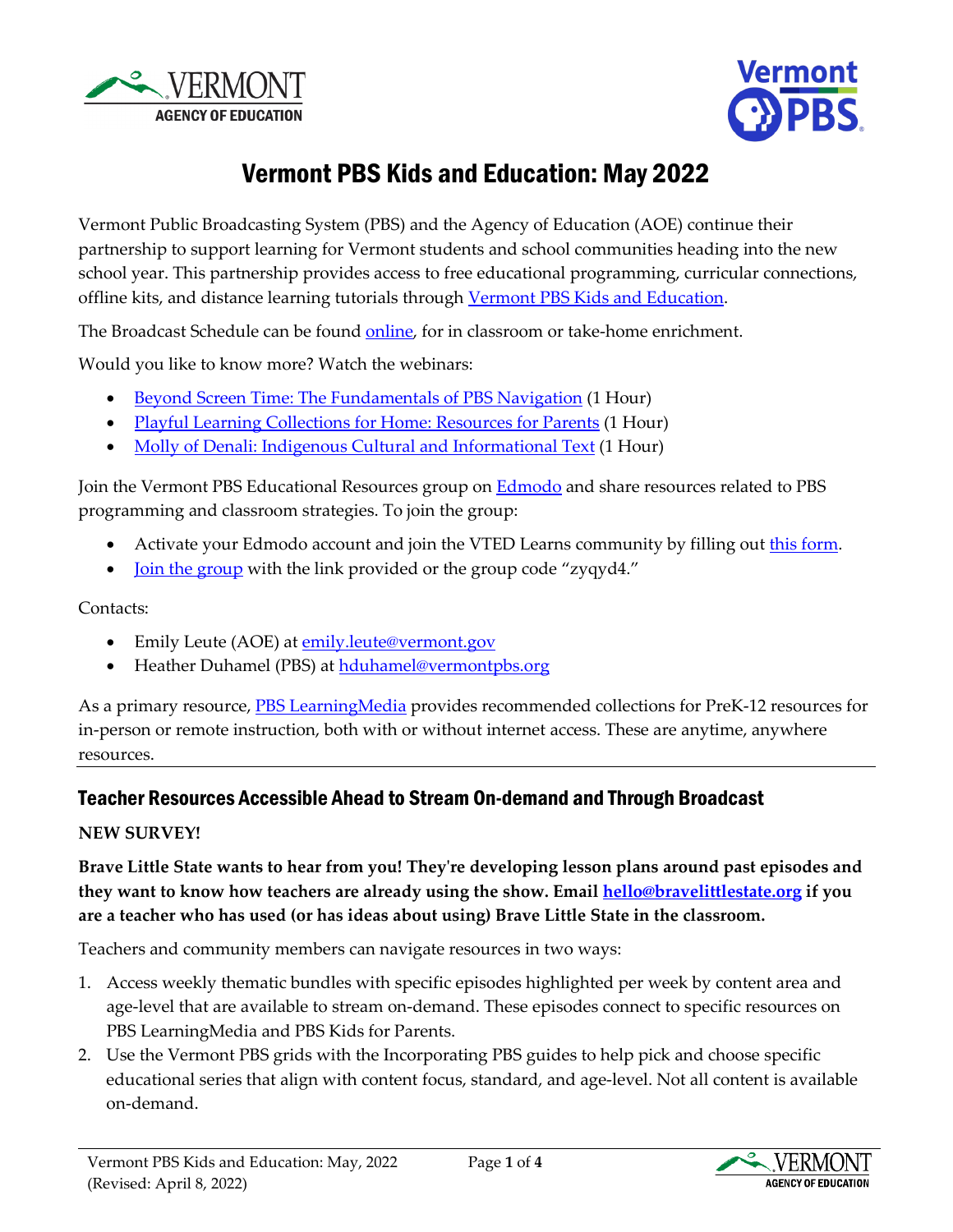# Looking for Specific Content Connections?

- Go to PBS Learning Media and search by content, standard, or grade.
- Search resources by using the [Incorporating PBS Documents](https://education.vermont.gov/documents/edu-fall-pbs-programming-and-supplemental-resources) by series, age, or content.

# Collections you might like...

### Summer of Possibilities!

Support parents and caregivers this summer with curated resources they can use to spark everyday moments of learning and fun. Resources available through WIFI, interactive, or as printable resources included and noted.

The summer hub on PBS KIDS for Parents offers DIY activities, printables, games, and playtime suggestions; the summer collection on PBS LearningMedia offers PreK-5th grade teachers adaptable project ideas, fun science experiments, and a wide-range of "anytime" activities. Middle and High School Collections noted. Vermont flavor and connections here too!

## Support Conversations about Ukraine

**PBS Learning Media** is offering context to unfolding events in Ukraine.

- For those looking to engage younger audiences around the Ukraine crisis, WVIZ/Ideastream's [NewsDepth](https://nam11.safelinks.protection.outlook.com/?url=https%3A%2F%2Fwww.pbslearningmedia.org%2Fcollection%2Fnewsdepth%2F&data=04%7C01%7Csfinn%40vpr.org%7Cba3ac01cd12243a3ad4708da06949410%7C66bea1f860184be189206f1f9a7d36d5%7C1%7C0%7C637829532460911553%7CUnknown%7CTWFpbGZsb3d8eyJWIjoiMC4wLjAwMDAiLCJQIjoiV2luMzIiLCJBTiI6Ik1haWwiLCJXVCI6Mn0%3D%7C3000&sdata=1bgW40qh%2F7EnCKhoCpwnAaMN%2FEXwryOTYNgHaQ%2B3yaI%3D&reserved=0) program and KET's [News Quiz](https://nam11.safelinks.protection.outlook.com/?url=https%3A%2F%2Fwww.pbslearningmedia.org%2Fcollection%2Fnewsquiz%2F&data=04%7C01%7Csfinn%40vpr.org%7Cba3ac01cd12243a3ad4708da06949410%7C66bea1f860184be189206f1f9a7d36d5%7C1%7C0%7C637829532460911553%7CUnknown%7CTWFpbGZsb3d8eyJWIjoiMC4wLjAwMDAiLCJQIjoiV2luMzIiLCJBTiI6Ik1haWwiLCJXVCI6Mn0%3D%7C3000&sdata=jbhRcLEvYNLRahIDzlAr62BRktcYBpptR8aqY5S4qNM%3D&reserved=0) both have weekly news segments with timely updates for students in late elementary and middle school.
- PBS NewsHour Classroom has added a segment on the [Ukrainian refugee crisis](https://nam11.safelinks.protection.outlook.com/?url=https%3A%2F%2Fwww.pbslearningmedia.org%2Fresource%2Fukraine-refugees-in-europe%2Fpbs-newshour-video%2F&data=04%7C01%7Csfinn%40vpr.org%7Cba3ac01cd12243a3ad4708da06949410%7C66bea1f860184be189206f1f9a7d36d5%7C1%7C0%7C637829532460911553%7CUnknown%7CTWFpbGZsb3d8eyJWIjoiMC4wLjAwMDAiLCJQIjoiV2luMzIiLCJBTiI6Ik1haWwiLCJXVCI6Mn0%3D%7C3000&sdata=BYRXhOdb7gse0Vu07%2FednW%2BZ2yPA2uUpI9O6f7XxU6E%3D&reserved=0) to **PBS LearningMedia** accompanied by classroom discussion questions for middle and high school students, and teachers can visit the [PBS NewsHour Classroom collection](https://nam11.safelinks.protection.outlook.com/?url=https%3A%2F%2Fwww.pbslearningmedia.org%2Fcollection%2Fnewshour-classroom%2F&data=04%7C01%7Csfinn%40vpr.org%7Cba3ac01cd12243a3ad4708da06949410%7C66bea1f860184be189206f1f9a7d36d5%7C1%7C0%7C637829532460911553%7CUnknown%7CTWFpbGZsb3d8eyJWIjoiMC4wLjAwMDAiLCJQIjoiV2luMzIiLCJBTiI6Ik1haWwiLCJXVCI6Mn0%3D%7C3000&sdata=YHJrN5s%2BMco%2FyLdMRtCqFsvSTY6tUj7%2BjfoKRe9W39c%3D&reserved=0) to search for news segments covering the ongoing conflict in the region, including [these segments](https://nam11.safelinks.protection.outlook.com/?url=https%3A%2F%2Fwww.pbslearningmedia.org%2Fresource%2F78e86d4a-a3f3-4c16-aee9-99b45f3b4102%2Fcurrent-events-ukraine%2F&data=04%7C01%7Csfinn%40vpr.org%7Cba3ac01cd12243a3ad4708da06949410%7C66bea1f860184be189206f1f9a7d36d5%7C1%7C0%7C637829532460911553%7CUnknown%7CTWFpbGZsb3d8eyJWIjoiMC4wLjAwMDAiLCJQIjoiV2luMzIiLCJBTiI6Ik1haWwiLCJXVCI6Mn0%3D%7C3000&sdata=2QNzSTuD9Al%2Fjp1x7jKMaj63RoLzb0BBOLUZcCZtIw4%3D&reserved=0) from newscasts between December 2013 and March 2014.

## Just for Teachers!

• As the nation navigates the ongoing COVID-19 pandemic, this film,  $\overline{A}$  Trusted Space, and curriculum offers tools to mitigate the effects of grief, trauma, anxiety, and other emotional stressors affecting both students and teachers.

# PreK-Grade 2

## **Social Emotional Learning**

NEW Donkey Hodie (English/Spanish/WIFI or Print to Send Home)

- PBSLM Collection: [Donkey Hodie](https://vermont.pbslearningmedia.org/collection/donkey-hodie-collection/)
- Video and Activity Bundles (WIFI, Print to Send Home): [Conversation Starters](https://vermont.pbslearningmedia.org/resource/media-integration-document-convers-cards-donkey/activity-starters-donkey-hodie-activity-conversation-cards-pbs-kids/)
- Summer fun: [Web-based Games! Froyo Stand and Art Pals](https://vermont.pbslearningmedia.org/collection/donkey-hodie-collection/t/donkey-hodie-games/)
- Crafts (Print to Send Home): [Character Puppets](https://vermont.pbslearningmedia.org/resource/super-duper-sleepover-video/donkey-hodie-season-1/)

[Storytelling Packet](https://vermont.pbslearningmedia.org/resource/storytelling-packet-prek-and-k/pbs-kids/) – BINGO, games, and more (Print to Send Home)

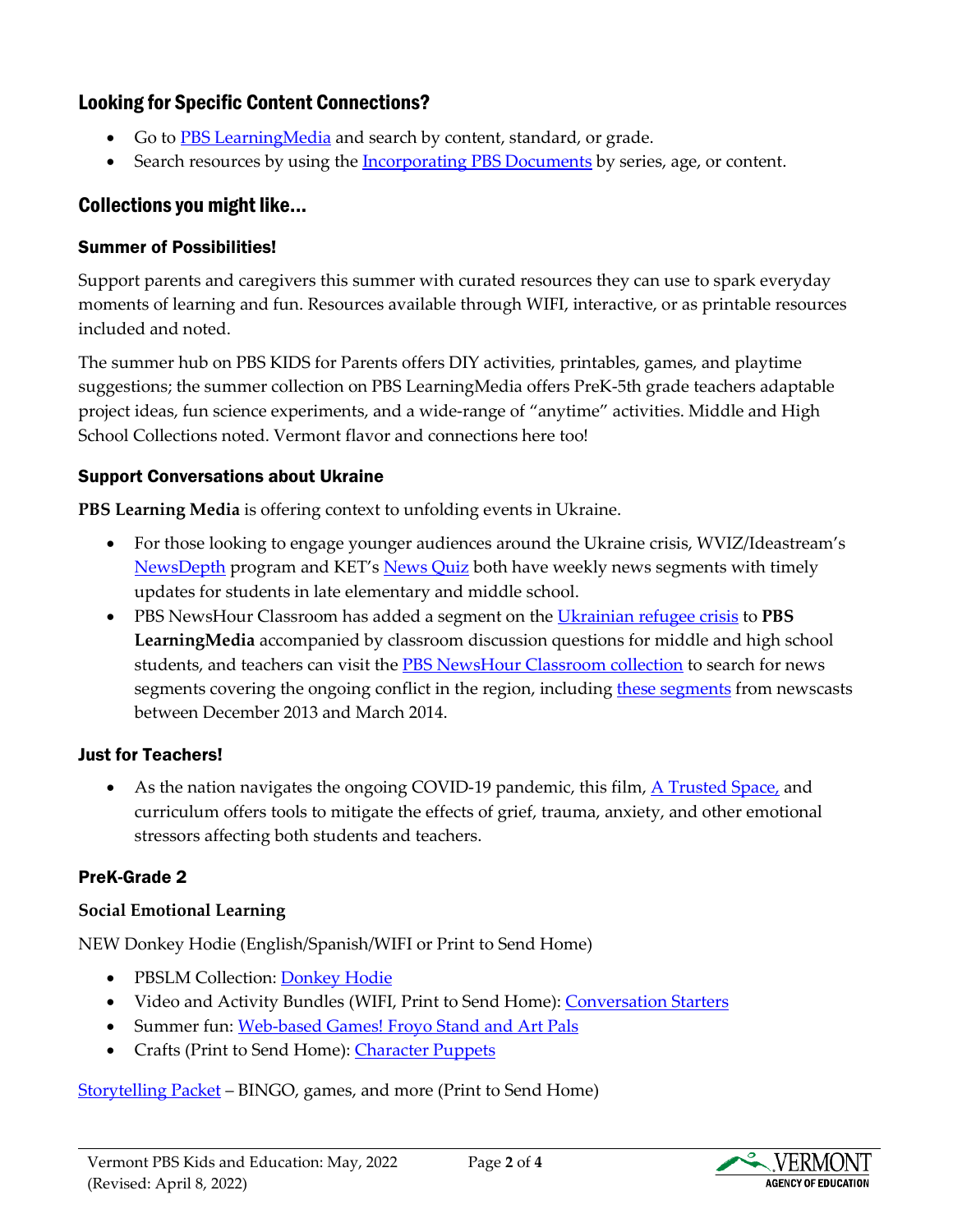Find more at **Summer Camp** 

#### **Curiosity and Wonder**

But Why Podcast – ["Are Llamas Ticklish? And Other Silly Questions"](https://www.vpr.org/programs/2020-03-27/are-llamas-ticklish-and-other-silly-questions)

- Listen (WIFI/19 minutes)
- [Learning Guide](https://npr-brightspot.s3.amazonaws.com/legacy/sites/vpr/files/202009/are_llamas_ticklish_and_other_silly_questions.pdf) (PDF, Download, Print to Send Home)

[Between the Lions Poem:](https://vermont.pbslearningmedia.org/resource/arct14.ela.early.poemdoggy/poem-doggy-days/) Doggy Days and others (:40 seconds)

[Summer of Possibilities Activity Book](https://vermont.pbslearningmedia.org/resource/summer-activity-booklet-2021/pbs-kids/) (PDF, Download or Print)

• If you want a printed copy sent to your address, please email [hduhamel@vermontpbs.org](mailto:hduhamel@vermontpbs.org)

**A look ahead to June:** Come back to find local Vermont connections including the **Montshire Museum** Ticket Raffle and the **Seven Days** SUMMER Good Citizen's Challenge.

#### Grades 3-5

#### **Poetry and Music**

[Seasons of Change Poem: Seya's Song](https://vermont.pbslearningmedia.org/resource/icdl.la.rv.genre.seya/seyas-song/) (Interactive/WIFI): In this online book from the International Children's Digital Library, a young American Indian describes the natural surroundings and activities of the S'Klallam, or Clallam, people through the seasons of the year. The book includes a glossary of S'Klallam words.

[Langston Hughes Jazz Poetry](https://vermont.pbslearningmedia.org/resource/langston-hughes-video/wviz-know-ohio/) (Video/WIFI/Discussion**)**

[Music and Pitch: STEAM Camp](https://vermont.pbslearningmedia.org/resource/music-and-pitch-video/vegas-pbs-steam-camp/) (Video/WIFI/Discussion): Learn about pitch and how instruments make music with the help of Christopher Vivas from the Las Vegas Philharmonic.

**A look ahead to summer:** Come back in June to find local Vermont connections from VPR (on-air/online) who will share more about kid composers from **Music-Comp**!

#### Middle School

#### **Storytelling and Poetry**

PBSLM Summer of Learning Collection

- [Reading, Writing, and Storytelling](https://vermont.pbslearningmedia.org/collection/summer-learning-collection/t/summer-reading-writing-storytelling/) (WIFI/Download)
- [NEW Virtual Tours](https://vermont.pbslearningmedia.org/collection/summer-learning-collection/t/summer-virtual-tours/) (WIFI): Take a virtual roadtrip across the United States, explore cultures of the world, read maps, and learn how your favorite geological features formed with these videos and activities.

Poetry Everywhere

• [Essays, Videos, and](https://vermont.pbslearningmedia.org/collection/pe08-ex/) Poetry Readings (WIFI/Download): Explore the power of language, look at the world with a fresh sense of wonder, and build reading and writing skills. These video segments, drawn from the PBS Poetry Everywhere series, capture some of the voices of poetry,